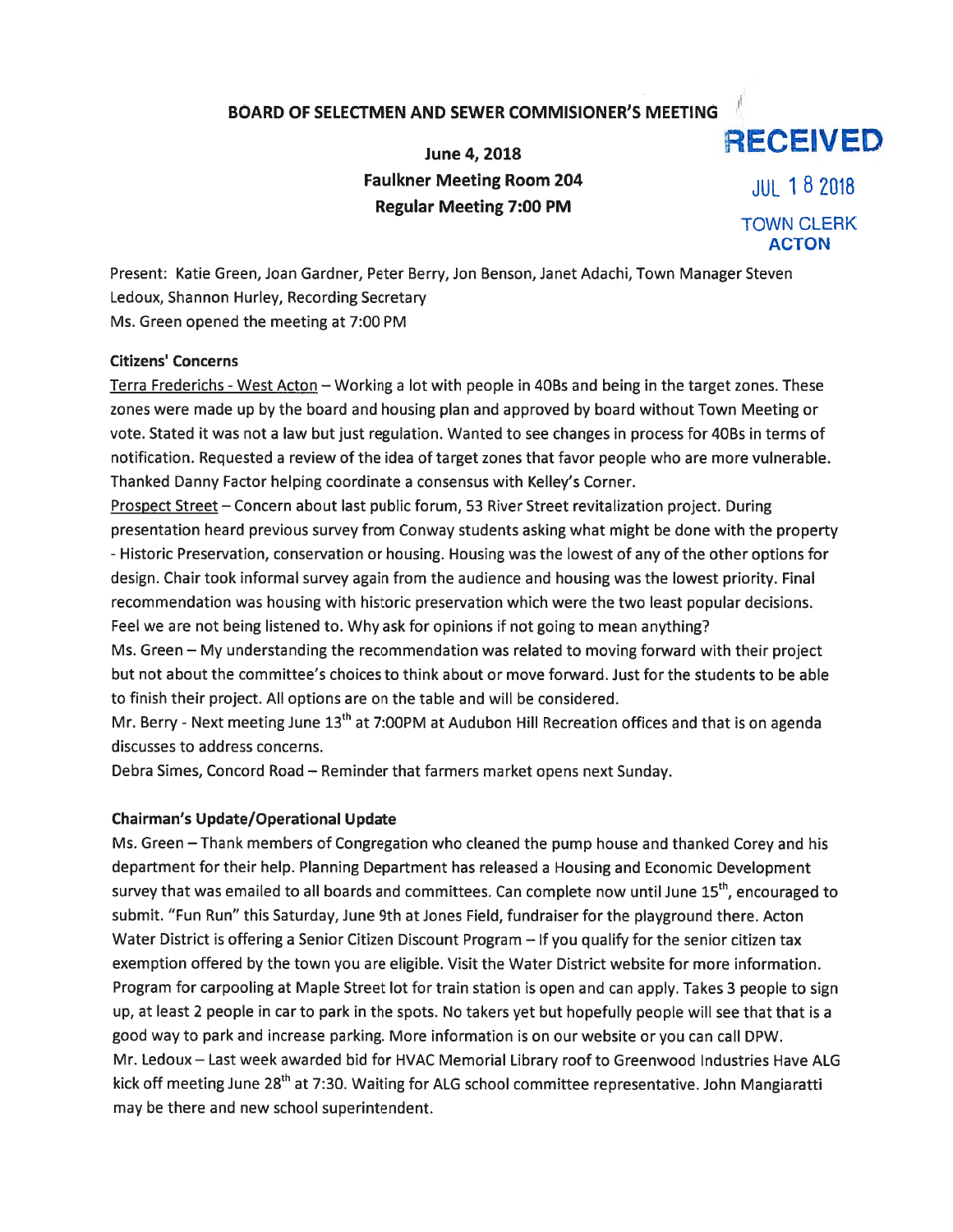Ms. Frederichs — Noticed the RFP in docushare for gran<sup>t</sup> and hiring of consultant seemed like the consultant was to convince us that we needed more mixed use. Wanted to see if survey was connected to RFP?

Ms. Green — It is connected to the grant. You can contact Planning Department with questions.

Public Hearings and Appointments None.

Selectmen Business None.

## Consent Agenda

Mr. Berry held Consent Agenda Item 1 -Mr. Berry — In memo Steve Barrett requested we vote to extend useful life from 5-10 year for State Stature and vote at Town Meeting.

Board added the number 10 for maximum useful life years. Ms. Green moved to approve useful life of pumper truck at 10 years. Ms. Gardner seconded. All Ayes.

Ms. Green held Consent Agenda Item 7 - Debora Simes - Sent testimony to BOS email shell. Full testimonial can be found in Docushare.

Jim Snyder Grant- There is <sup>a</sup> future that is possible where we overcome the worst effects of climate change. Getting there requires rapid transition away from fossil fuels. Wanting to stop adding new housing into gas distribution system. In odd situation there are consequences for voting against these connections and there are consequences for voting for them. Would like these consequences discussed openly and on the record. Mentioned River Street, Harris Street and Putter Drive gas leaks, mentioned there is no information about if the gas company is fixing those. You can vote yes or no there are consequences both ways.

Terra Frederichs West Acton — Urge to pull River Street and tell gas company you are prepared to protect town using our land use authority to vote no. Might be cheaper for them to fix leak then take you to court.

Mr. Berry — It is actually 43-45 School Street that is the Habitat Project. Agreed that fossil fuels are <sup>a</sup> disaster and we are doing as much as they can do move to solar and electric. Explained that this home was transferred for free to Habitat for Humanity to build 2 new homes for low income families. Town could have said pu<sup>t</sup> heat pumps in the house and then the families could not afford to live there because of the higher cost.

Ms. Adachi — Very sympathetic but as <sup>a</sup> homeowner who is served by natural gas until <sup>I</sup> know heat pumps become <sup>a</sup> vital alternative. Doesn't think it is fair that natural gas owners have to switch to <sup>a</sup> more expensive alternative and would want to see <sup>a</sup> Town wide commitment effort to be more cost effective. Concern isn't just School Street but other people who are regular folks who want to ge<sup>t</sup> rid of reliance on oil thinking its cleaner and it turns out it may not be. There will need to be <sup>a</sup> mass of people from the town.